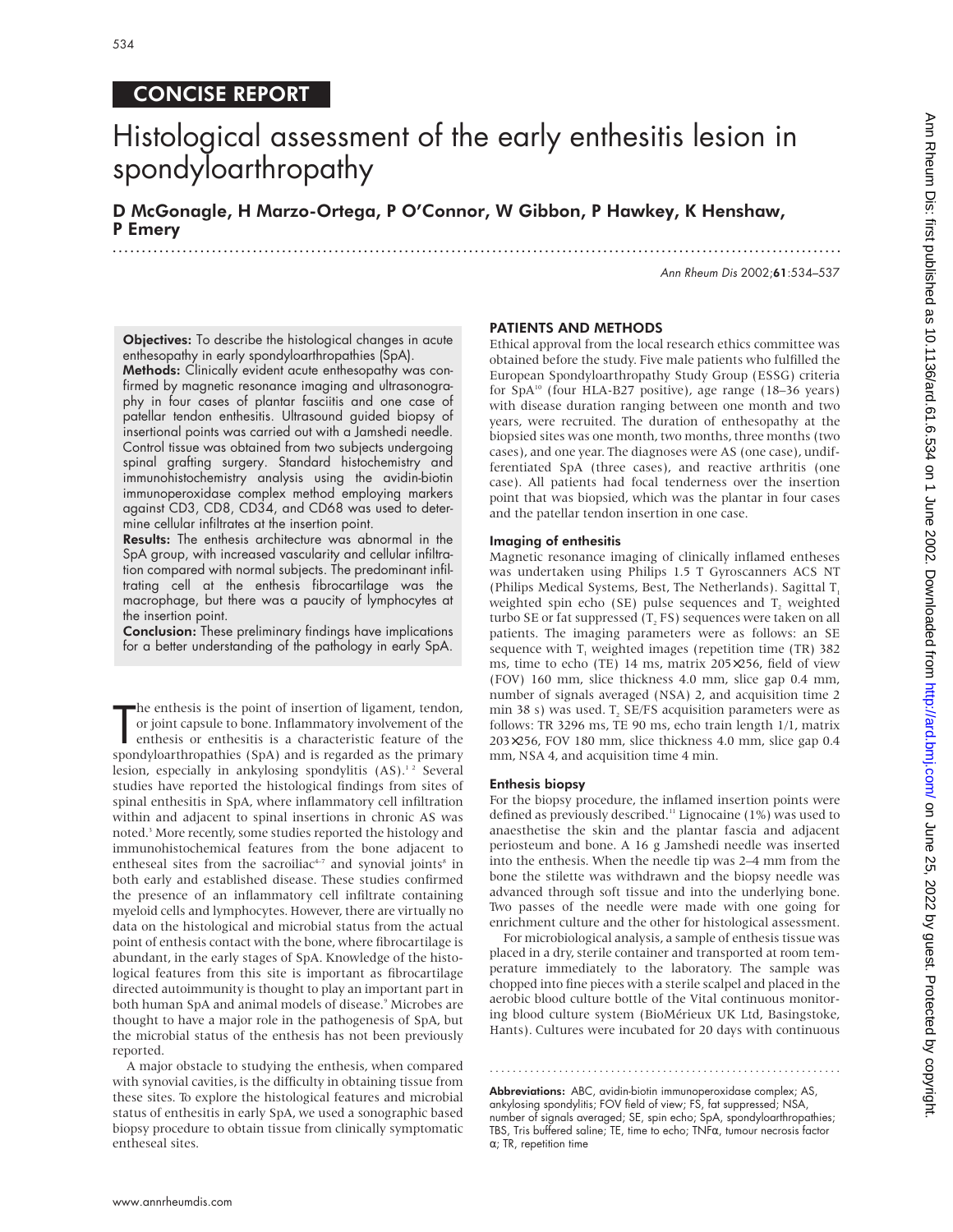monitoring, and terminal subculture was carried out by plating onto horse blood agar (Oxoid Ltd, Basingstoke, Hants). Again plates were incubated aerobically and anaerobically at 37°C as well as heated blood agar plates (Oxoid Ltd, Basingstoke, Hants) in 5%  $CO<sub>2</sub>$  at 37°C for seven days. Plates were carefully inspected for the presence of colonies.

For histological analysis the samples were embedded in methyl methacrylate resin to preserve the tissue architecture. They were then cut and stained using haematoxylin and eosin for morphology assessment, and the fibrous part, fibrocartilage and adjacent bone were viewed. For immunohistochemistry analysis, antigen retrieval of sections was first performed by microwaving in 400 ml of citrate buffer pH 6.0 on high power (800 W) for six minutes as previously described.<sup>12</sup> The following antibodies were used: CD3 (pan T cell), CD8 (T cell), CD34 (endothelial cell), and CD68 (macrophage) (all antibodies courtesy of Dr R Jones, Haematological Malignancy Diagnostic Service, Leeds General Infirmary Hospital). Sections were stained using a monoclonal antibody for VS38c (Dako, Glostrup, Denmark) using a standard three stage immunoperoxidase labelling technique using avidin-biotin immunoperoxidase complex (ABC) according to the manufacturer's instructions (Dako, Cambridgeshire, UK). 100  $\mu$ l of each primary antibody was added to the slide and incubated for one hour. Slides were then washed in Tris buffered saline (TBS), and  $100 \mu$ l of biotinylated secondary goat antimouse antibody was added, incubated for one hour, and then washed. The ABC/horseradish peroxidase complex was then added to the slides, incubated for 30 minutes, and then washed in TBS. Colour was developed in a 0.02% solution of 3,3′ diaminobenzidine (Sigma D-5637) and 0.15% hydrogen peroxide in Tris buffer (without saline) pH 7.6 for 10 minutes. The sections were washed in water and the staining enhanced with 0.5% copper sulphate in 0.9% sodium chloride for about five minutes, counterstained with Harris haematoxylin, dehydrated in absolute alcohol, cleared in xylene, and mounted with synthetic mounting media.

#### Control tissue

Normal unaffected entheseal tissue was obtained from the iliac crest at the time of elective spinal surgery bone grafting procedures. Tissue was obtained from two patients (age 60 and 36) who had no iliac crest or pelvic pain or tenderness. After removal of fragments of bone for grafting, muscle insertions were removed and placed in formalin. The samples were processed in the same way as tissue from patients with SpA. Tonsil tissue was used for positive controls. Negative controls were obtained by substituting TBS for the primary antibody on entheseal tissue sections.

### RESULTS

The biopsy was well tolerated and no complications were noted at one year follow up. The enrichment cultures showed no growth either by the continuous monitoring system or on the agar plates after six weeks' culture in any of the samples. Histologically, all of the biopsy specimens comprised enthesis fibrous tissue, fibrocartilage, and a small region of adjacent bone. Disruption of the normal enthesis architecture within its fibrous part was evident, with disorganisation of the normal fibrillar architecture and increased vascularity and cellular infiltration evident in all cases (fig 1A). The enthesis fibrocartilage itself was relatively intact in all cases (fig 1B). Defects between the fibrocartilage and adjacent bone, with focal loss of bone and direct contact between the fibrocartilage and the underlying bone spaces, were seen in two cases (fig 1A). The subenthesis bone was disorganised with increased vascularity and fibrous tissue proliferation in one case (fig 1B). The control tissue showed normal fibrocartilage and adjacent bone without architectural distortion or cellular infiltration.

On immunohistochemistry analysis the predominant immune cells at the enthesis were CD68 positive macrophages,



Figure 1 Histology of the plantar fascia employing haematoxylin and eosin (H&E) staining. (A) The sample shows an inflammatory cell infiltrate in the fibrous part of the enthesis with increased vascularity at that site (arrows). The adjacent bone is marked by asterisks. (B) In this sample the osseous part of the enthesis adjacent to the fibrocartilage is disrupted, but the fibrocartilage itself is relatively intact (asterisk). Focal bone defects at sites of fibrocartilage contact with normal bone have been reported in normal insertions (open arrows). There is an inflammatory process in the bone adjacent to the fibrocartilage with increased vascularity (arrows) and proliferation of stromal tissue.

which were seen in all cases (fig 2A). Macrophage infiltration was mainly at the sites of increased vascularity and cellularity shown in fig 1. One sample showed a degree of fibrocartilage infiltration by macrophages (fig 2B). Neither the fibrous part of the enthesis nor the fibrocartilaginous parts were infiltrated by lymphocytes as CD3 (fig 2C) and CD8 (fig 2D) in any of the samples. Altered vascularity in the fibrous part of the enthesis was confirmed by increased CD34 staining in all of the acute enthesitis biopsy specimens (fig 2E). The degree of bone tissue present within the biopsy specimens was not sufficient for an immunohistochemistry analysis of that site to be done. There was no inflammatory cell infiltration in the entheseal control tissue. Antibody reactivities were confirmed on the positive control tonsil tissue.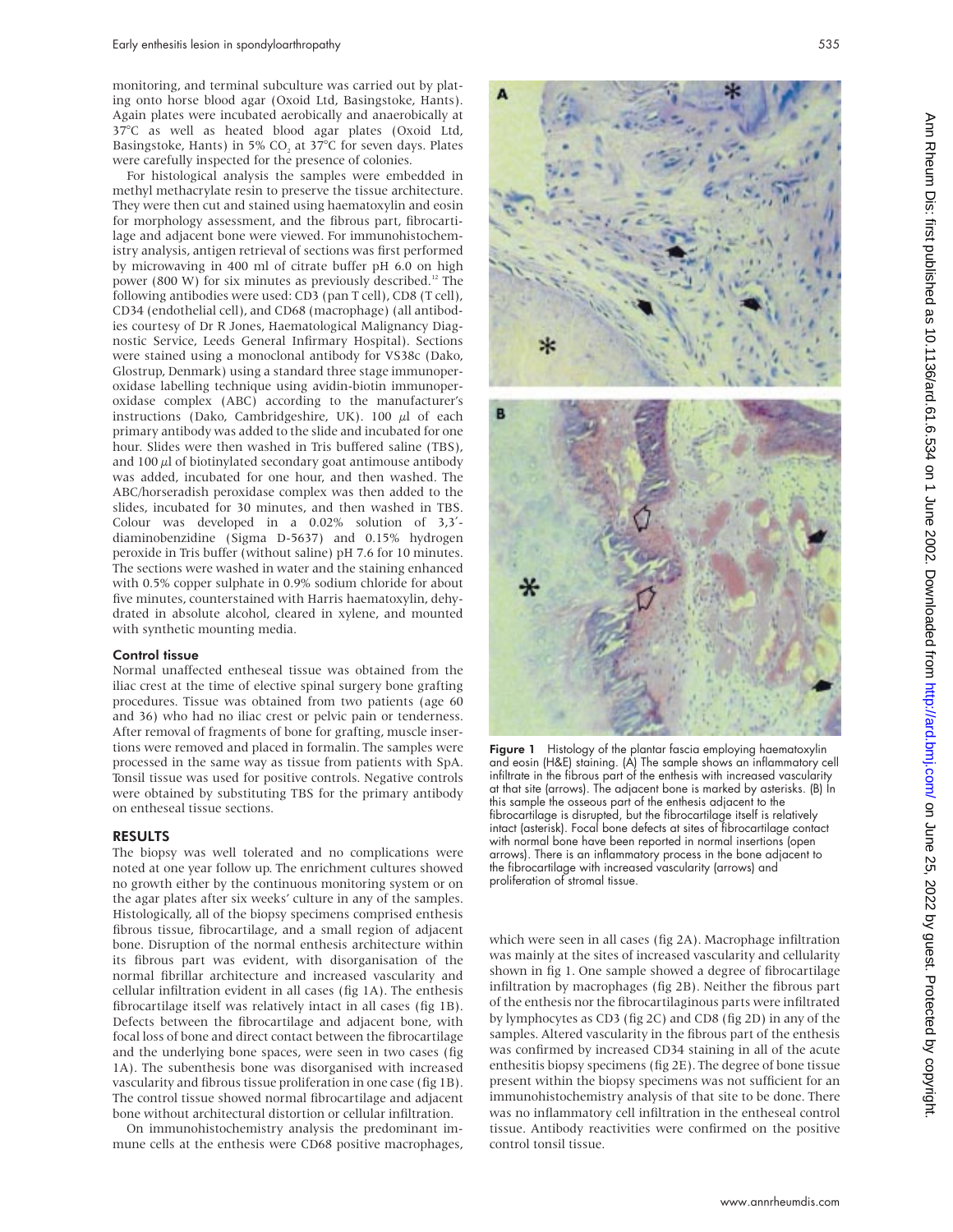

**Figure 2** Immunohistochemistry using the ABC method showing the presence of macrophages in the enthesis in fibrous tissue at enthesis (open arrows) (A) and in the entheseal fibrocartilage (B) with prominent CD68 positive staining. There is no CD3 (C) or CD8 (D) positive lymphocytic infiltration at these sites. The increased vascularity within the enthesis is demonstrated by CD34 positivity (open arrows) (E).

### **DISCUSSION**

Because of the predilection of human SpA for sites that are rich in fibrocartilage (insertional points and the sacroiliac joint), it has been suggested that AS may be caused by autoimmunity against this structure.13 There are limited histological data on the pathology at the fibrocartilage in early human SpA. The findings in this study show that the predominant infiltrating cell at the fibrocartilage in human SpA is the macrophage. As in the case of other diseased sites in SpA viable replicating microbes could not be recovered.

In studies performed in chronic AS, Bywaters reported prominent macrophage mediated fibrocartilage destruction,<sup>14</sup> which is similar to our findings in early disease. Our biopsy specimens were small and insufficient to allow analysis of the underlying bone, but the observations of Bywaters and others have shown prominent lymphocytic infiltration within bone.<sup>7</sup>

One possible explanation for this is that autoimmunity in SpA might be primarily directed against a bone antigen.

The enthesopathy pathology in SpA responds well to anti-tumour necrosis factor  $\alpha$  (TNF $\alpha$ ) treatment.<sup>15</sup> As macrophages are the principal source of TNFα, it is possible that this may underline the good response of enthesopathy to TNF blockade. The reported methodology for detecting TNFα protein in the tissues has used frozen tissue methods. We sought to preserve tissue architecture in our study so samples were fixed before histological analysis. It was not possible to optimise immunostaining for TNF in resin embedded tissue. However, frozen tissue samples are presently being obtained to determine the cytokine profiles at these sites and to employ polymerase chain reaction methodology to determine if viable microbes are present.

In conclusion the histological changes of acute enthesitis show that there is a paucity of lymphocytes at the actual